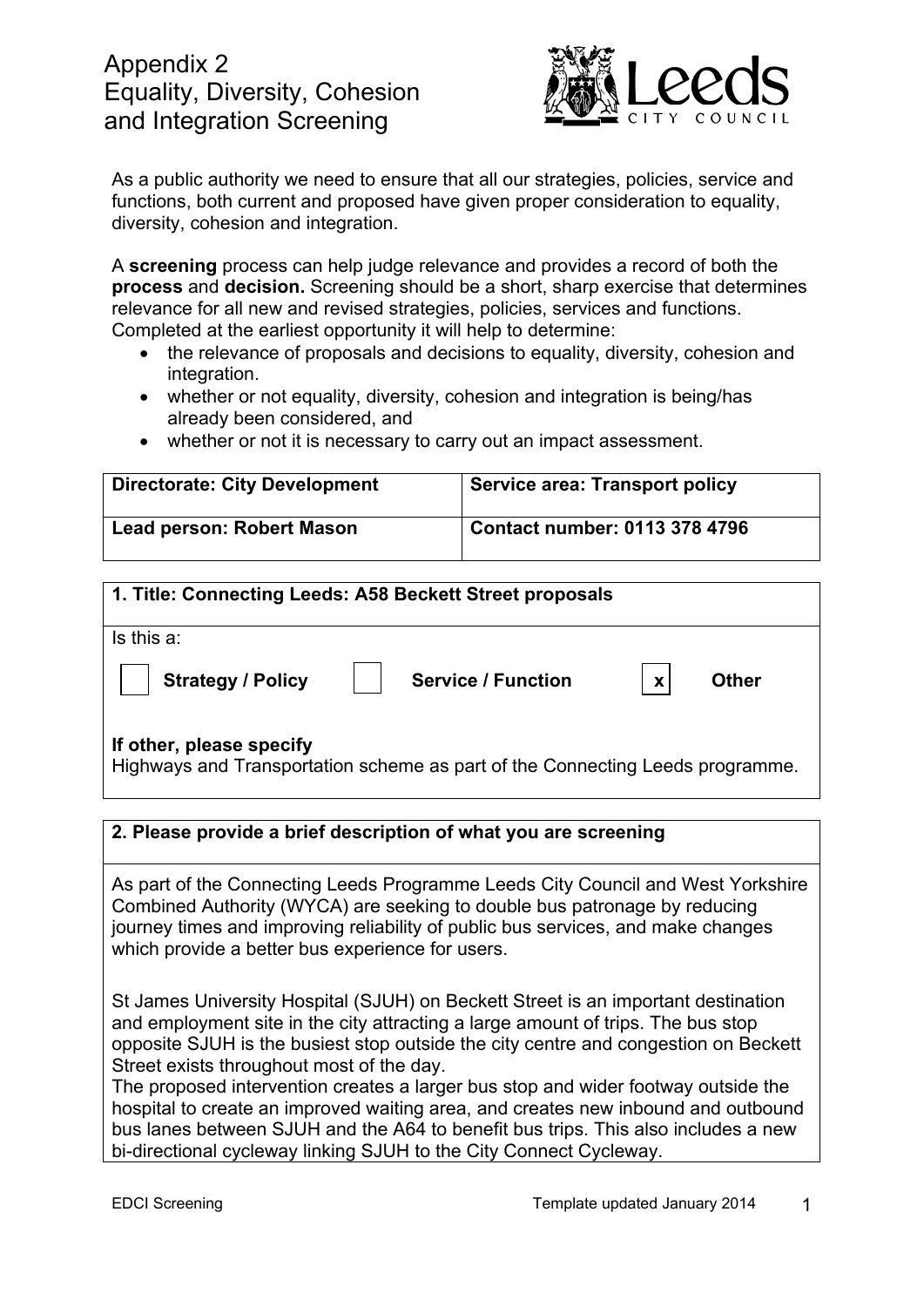## **3. Relevance to equality, diversity, cohesion and integration**

All the council's strategies/policies, services/functions affect service users, employees or the wider community – city wide or more local. These will also have a greater/lesser relevance to equality, diversity, cohesion and integration.

The following questions will help you to identify how relevant your proposals are.

When considering these questions think about age, carers, disability, gender reassignment, race, religion or belief, sex, sexual orientation. Also those areas that impact on or relate to equality: tackling poverty and improving health and well-being.

| <b>Questions</b>                                                     | <b>Yes</b> | <b>No</b> |
|----------------------------------------------------------------------|------------|-----------|
|                                                                      |            |           |
| Is there an existing or likely differential impact for the different |            | X         |
| equality characteristics?                                            |            |           |
| Have there been or likely to be any public concerns about the        | X          |           |
| policy or proposal?                                                  |            |           |
| Could the proposal affect how our services, commissioning or         |            | X         |
| procurement activities are organised, provided, located and by       |            |           |
|                                                                      |            |           |
| whom?                                                                |            |           |
| Could the proposal affect our workforce or employment                |            | X         |
| practices?                                                           |            |           |
| Does the proposal involve or will it have an impact on               |            | X         |
| Eliminating unlawful discrimination, victimisation and<br>$\bullet$  |            |           |
| harassment                                                           |            |           |
| Advancing equality of opportunity<br>$\bullet$                       |            |           |
| Fostering good relations                                             |            |           |

If you have answered **no** to the questions above please complete **sections 6 and 7**

If you have answered **yes** to any of the above and;

- Believe you have already considered the impact on equality, diversity, cohesion and integration within your proposal please go to **section 4.**
- Are not already considering the impact on equality, diversity, cohesion and integration within your proposal please go to **section 5.**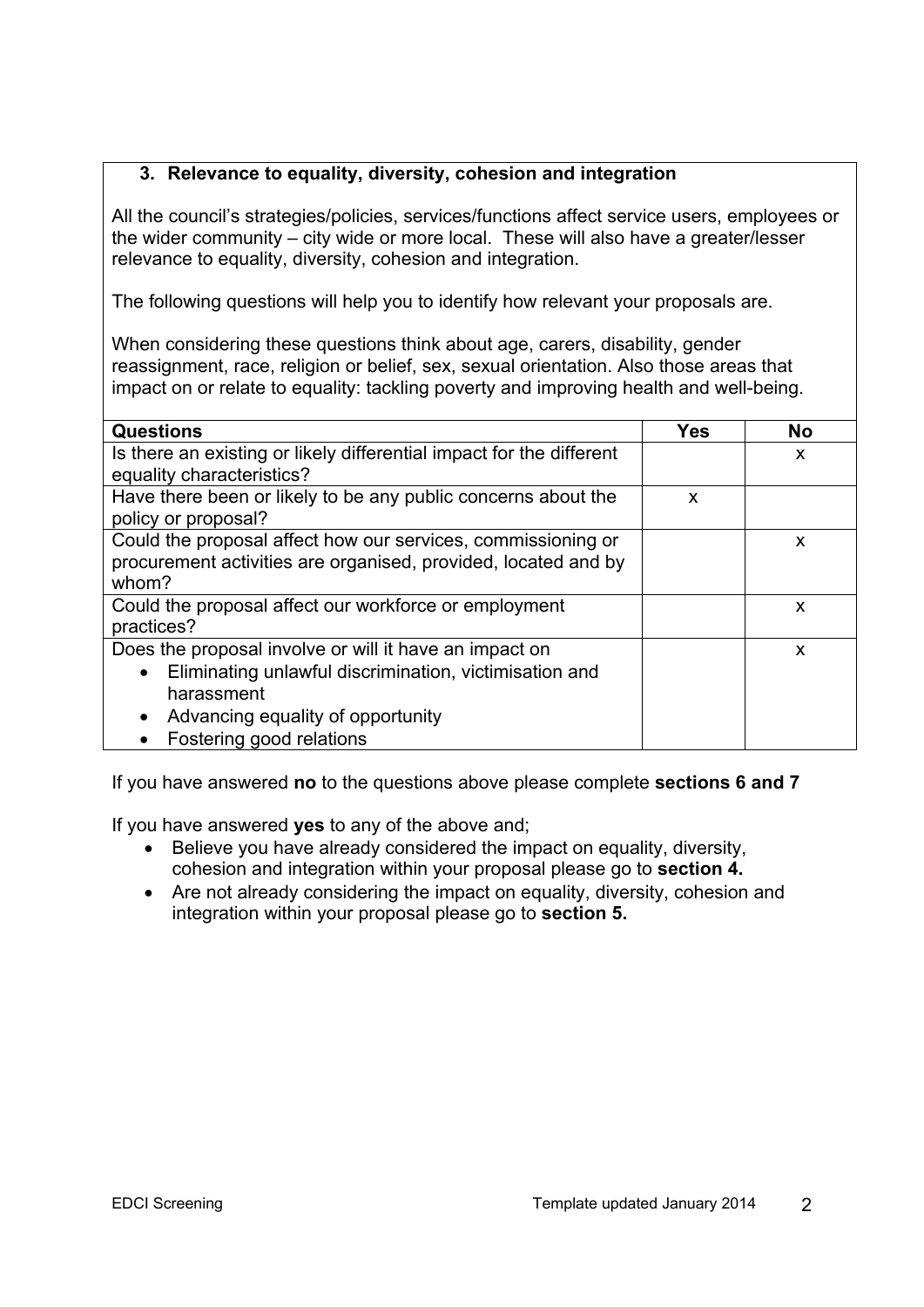# **4. Considering the impact on equality, diversity, cohesion and integration**

If you can demonstrate you have considered how your proposals impact on equality, diversity, cohesion and integration you have carried out an impact assessment.

Please provide specific details for all three areas below (use the prompts for guidance).

 **How have you considered equality, diversity, cohesion and integration?**  (**think about** the scope of the proposal, who is likely to be affected, equality related information, gaps in information and plans to address, consultation and engagement activities (taken place or planned) with those likely to be affected).

Connecting Leeds was developed off the back of extensive consultation as part of the Leeds Transport Conversation. This process involved engaging a wide range of groups including but not limited to Child Friendly Leeds, Older People's Forum, Access Groups, BME Hub, Disability Hub, LGBT\* Hub, Hub Reps Network, Womens' Lives Leeds, Access and Use-Ability Group, Physical and Sensory Impairment (PSI) Network and the Equalities Assembly Conference.

Prior to engaging stakeholders (including the general public) on the Connecting Leeds projects Leeds City Council and their development partner WSP appointed a Leeds based engagement specialist service provider called Leeds Involving People (LIP). LIP coordinated input from several individuals from the seldom heard groups they work with into the Stakeholder Engagement Strategy. The strategy has a clear focus on engaging seldom heard groups and ensuring all materials are accessible, legible and easily consumable.

Previous engagement on this project has included

We have also engaged with numerous key stakeholders / community groups including the local ward councillors and

As part of the engagement LIP will help coordinate meaningful engagement with a range of seldom heard groups in and around the communities affected and benefiting from the proposals. In this particular part of the city special effort will be made to engage local residents who may not regularly travel into the city centre or use the park and ride services. Teams of outreach specialists will be out in the local community handing out flyers and talking to people about the proposals.

# **Key findings**

**(think about** any potential positive and negative impact on different equality characteristics, potential to promote strong and positive relationships between groups, potential to bring groups/communities into increased contact with each other, perception that the proposal could benefit one group at the expense of another)

The proposed improvements promote more inclusive access to all user groups who utilise public transport by improving journey time, reliability of service and user experience.

The creation of a new cycleway is expected to promote more sustainable and active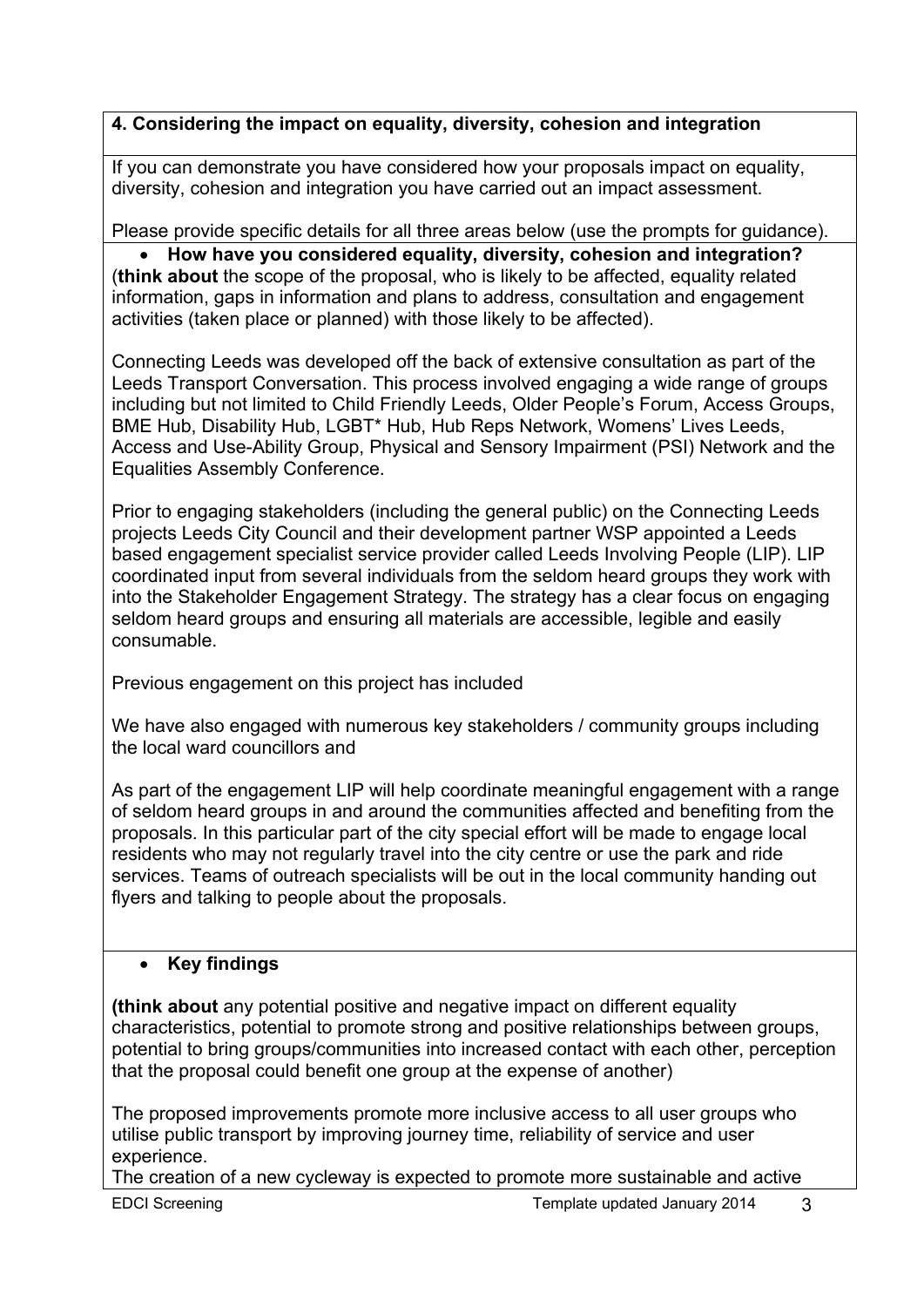travel with associated health and environmental benefits.

The small loss of greenspace will be offset by increased planting in the area providing environmental and aesthetic benefits.

#### **Actions**

**(think about** how you will promote positive impact and remove/ reduce negative impact)

#### **The highway works for the scheme, and their impact on equality characteristics, are as follows:**

The extra space required for carriageway is mainly taken from existing highways verge which will reduce the visual aesthetic of the area to local residents and passing traffic. As this is cropped grass it is expected to be limited.

Some space will be required from existing Parks greenspace, however the intent is to minimise loss of trees as much as possible and provide planting of additional new trees and highways verge planting to offset the loss in visual aesthetic and improve the local environment.

Removal of buses to bus lanes and improvements to the traffic signals should result in a small benefit to vehicles moving through the area. Due to the reconfiguration of the car parks to accommodate the improved bus waiting facility, there will be a loss of nine car park spaces which may impact on car users, this will be limited as there are expected to be 110+ spaces remaining.

Local residents will benefit from improved bus services and the new cycleway. There will be improved crossing facilities allowing for easier access over Beckett Street improving accessibility to the Shakespeare Academy.

| 5. If you are not already considering the impact on equality, diversity, cohesion and<br>integration you will need to carry out an impact assessment. |              |  |  |
|-------------------------------------------------------------------------------------------------------------------------------------------------------|--------------|--|--|
| Date to scope and plan your impact assessment:                                                                                                        |              |  |  |
| Date to complete your impact assessment                                                                                                               |              |  |  |
| Lead person for your impact assessment<br>(Include name and job title)                                                                                | Robert Mason |  |  |

| 6. Governance, ownership and approval<br>Please state here who has approved the actions and outcomes of the screening |                                               |             |  |  |
|-----------------------------------------------------------------------------------------------------------------------|-----------------------------------------------|-------------|--|--|
| <b>Name</b>                                                                                                           | Job title                                     | <b>Date</b> |  |  |
| <b>Gary Bartlett</b>                                                                                                  | Chief Officer, Highways<br>and Transportation |             |  |  |
| Date screening completed                                                                                              |                                               |             |  |  |